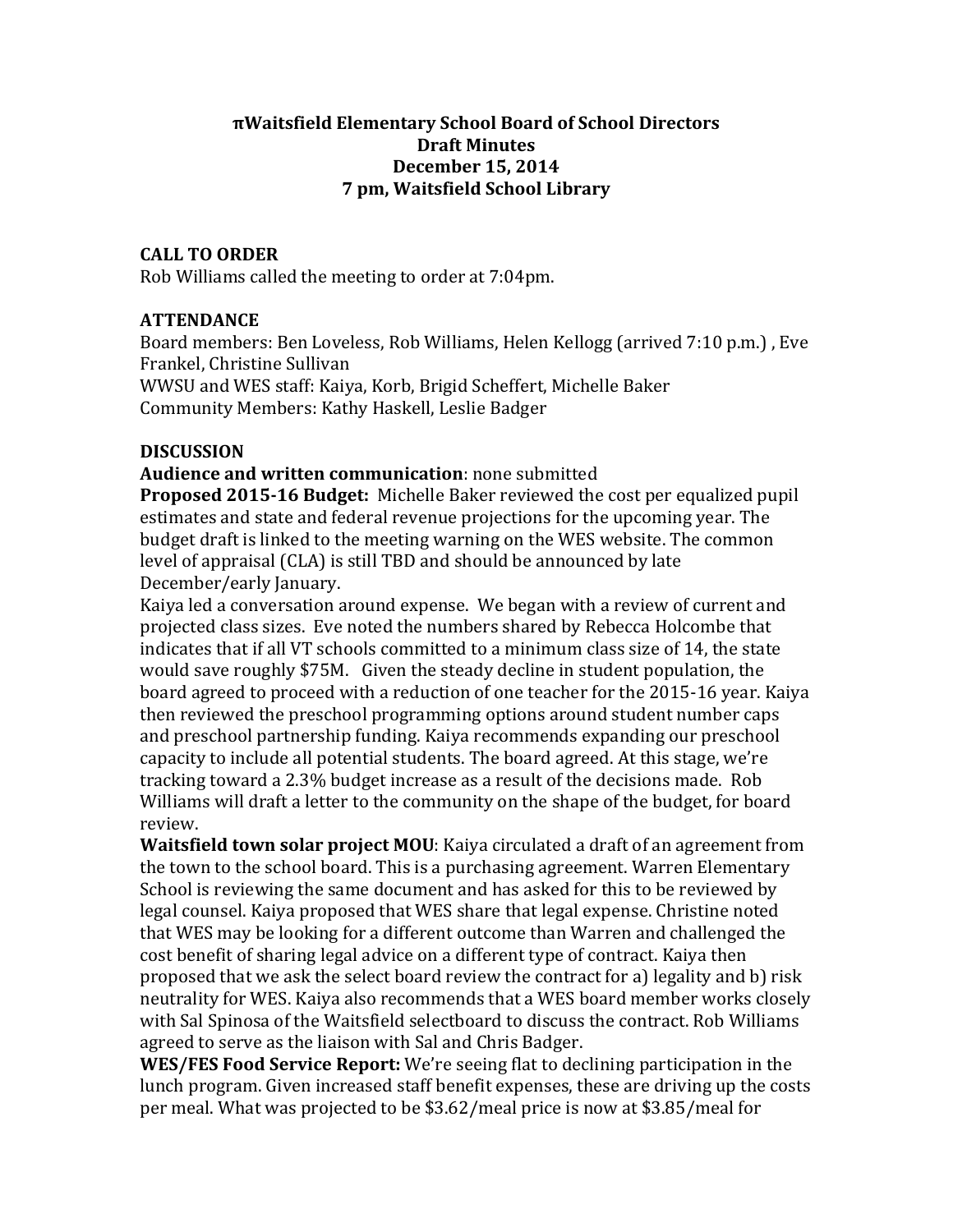actual costs. There is a differential between our meal costs and federal government reimbursement, requiring a general fund subsidy for both free & reduced and full price lunches. Brigid spoke to the conundrum, in small schools, of having the burden of cost for the lunch program be born by paying program participants (those not on free/reduced lunch) or subsidization from the general tax base.

**Internal Financial Controls:** Michelle reviewed a required questionnaire and responses around internal controls.

**Approving 2015-16 Tuition**: Michelle reviewed the formula for setting tuition and asked for board approval of tuition established through a state formula.

Action; Helen Kellogg made a motion to approve the proposed tuition. Eve Frankel seconded and the motion was unanimously approved \$13,000.

**Policy Packet 5** – the board deferred further review until the following meeting.

**Educational+Legislation+and+Political+Activity+Update/Superintendent's+ Report:** Brigid confirmed the date of January 5<sup>th</sup>, 2015 at Harwood, for the annual all boards meeting to approve the WWSU budget.

**New Board member recruitment:** Rob Williams will be moving off the board in March and his 3 year seat will become available. Ben Loveless, who stepped in for a vacant seat, will be running for an elected seat on the board.

# **MINUTES**

Eve Frankel made a motion to approve the Board meeting minutes from November 17, 2014. Ben Loveless seconded and the motion was unanimously approved.

Washington West Representative Report: none reported.

**Principal's Report:** Kaiya reported around the multi tiered system of supports. Supplementary reports with the report cards brought greater detail around individualized supports given outside of IEPs (Special Education Individualized Education Plans). Kaiya and staff are looking at school data (health office visits for example) and gathering insights from that. WE ROCK programming has impacted climate and specific efforts around kindness are underway, led by the  $6<sup>th</sup>$  grader leadership team. The winter ski/board/snowshoe program will start shortly for students, which makes time and space for professional development for the teacher. Kaiya filed for victims' right for any restitution rights under the State vs Kay Marcelle case.

# **ADJOURNMENT**

The meeting was adjourned at 9:20. The next meeting is scheduled for January 19h at WES library at 7 pm.

Respectfully submitted,